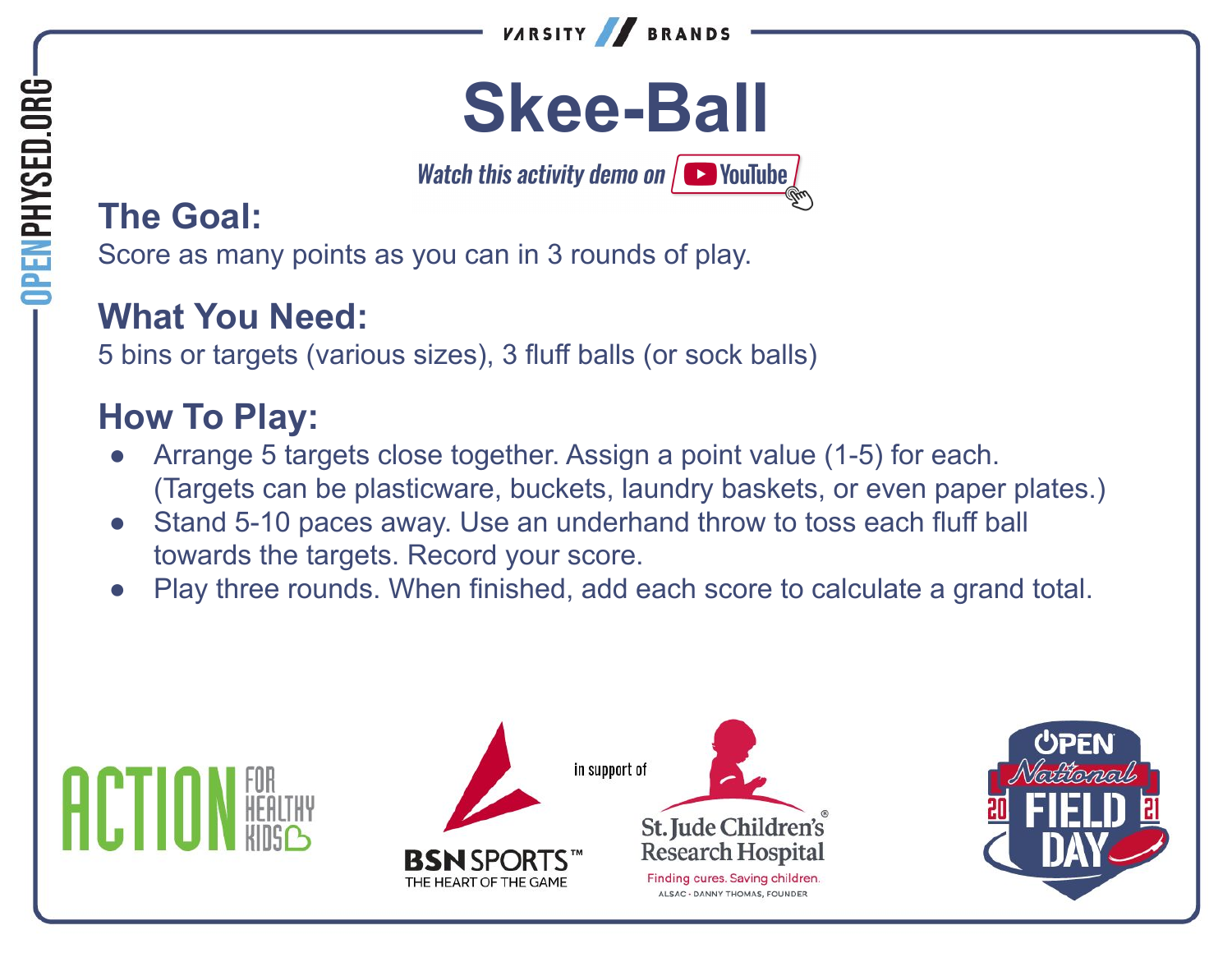

# **Pillowcase Race**

**Watch this activity demo on**  $\sqrt{ }$  **VouTube** 

# **The Goal:**

Complete the Pillowcase Race as fast as you can!

#### **What You Need:**

Pillowcase, 2 Cones (or spots), Timer

#### **How To Play:**

- Set 2 cones or spots 10-15 paces apart.
- Start at one cone with both feet inside the pillowcase.
- On the start signal, hop down and around the far cone to finish at the cone where you started.
- Race against the clock or against friends.
- Have a lot of friends? Make it a relay!







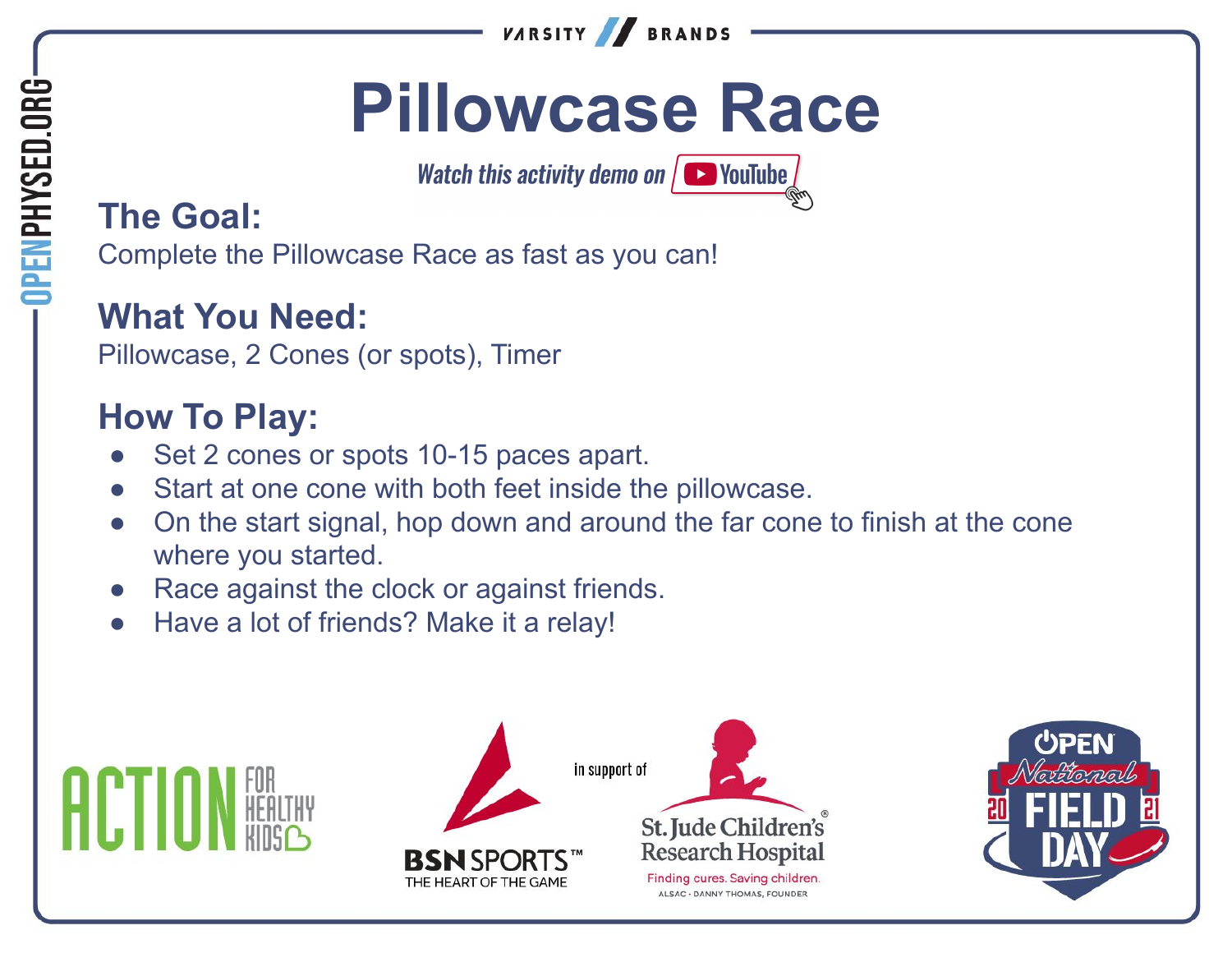

# **Hot Potato**

**Watch this activity demo on**  $\sqrt{ }$  **YouTube** 

# **The Goal:**

Have the lowest score possible by **NOT** being the player holding the "Hot Potato" when the music stops.

#### **What You Need:**

Any Tossable Object, Music and Music Player

#### **How To Play:**

HCIII

- Stand facing a partner. Or, form a circle with friends.
- When the music starts, pass the tossable (e.g. bean bag, foam ball, sock ball).
- When the music stops, the player holding the object receives a point.
- When the music plays again, repeat the process.
- The objective is to have the LOWEST score at the end of the activity.



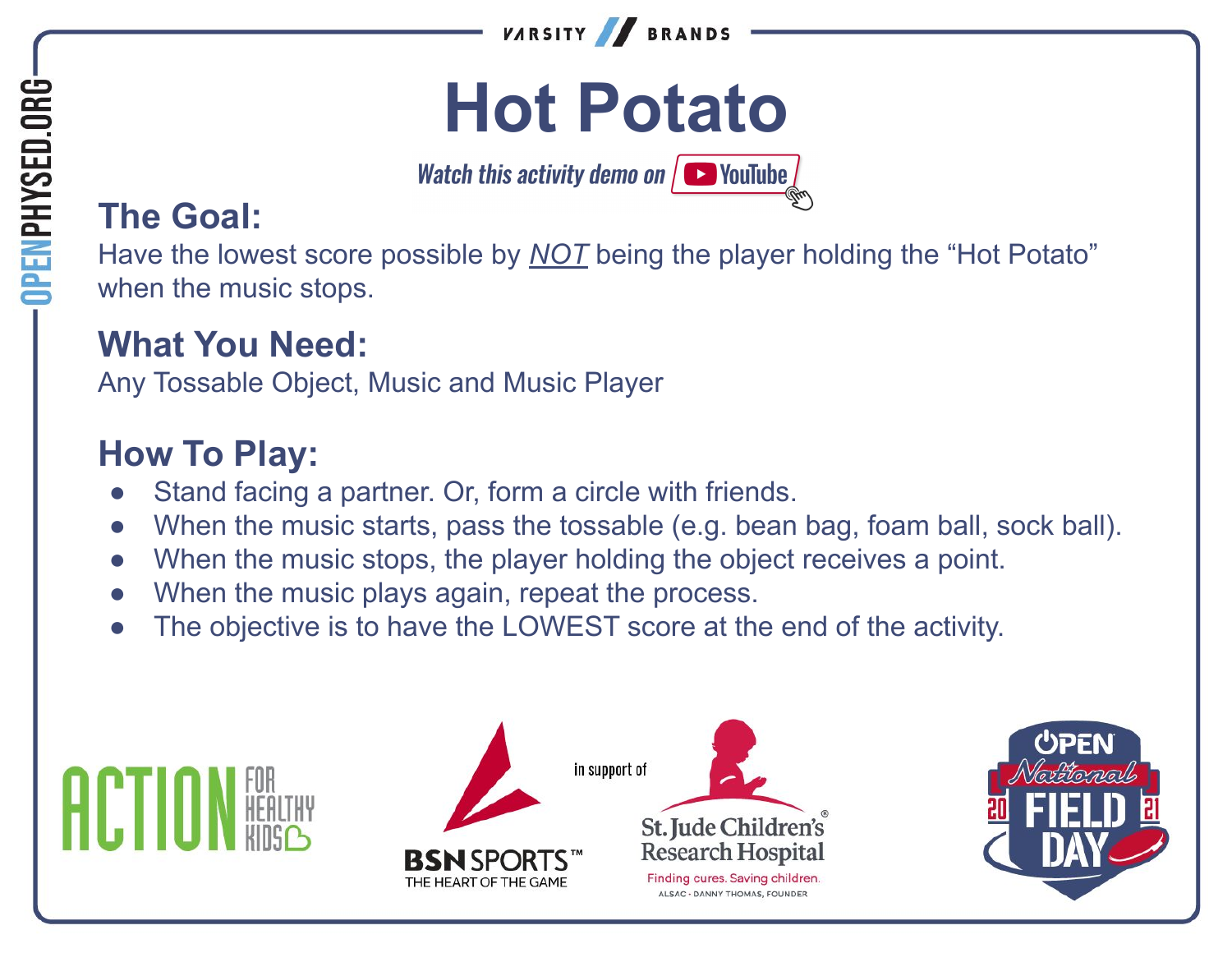



Watch this activity demo on  $\sqrt{ }$  YouTube

## **The Goal:**

**OPENPHYSED.ORG** 

Toss a bean bag into a hula hoop to score points.

### **What You Need:**

1 Hula Hoop, 2 Spots, 6 Bean Bags (3 of one color and 3 of a different color)

# **How To Play:**

- Place a hula hoop on the ground. Put the spot in the center of the hoop. Put another spot marker approximately 10 paces away from the target you created.
- This game is best played against a partner, but you can also play alone.
- Take turns tossing one bean bag at a time towards the target.
- Scoring:

Inside Hoop = 1 point, Touching Hoop = 2 points, Touching Spot = 3 points